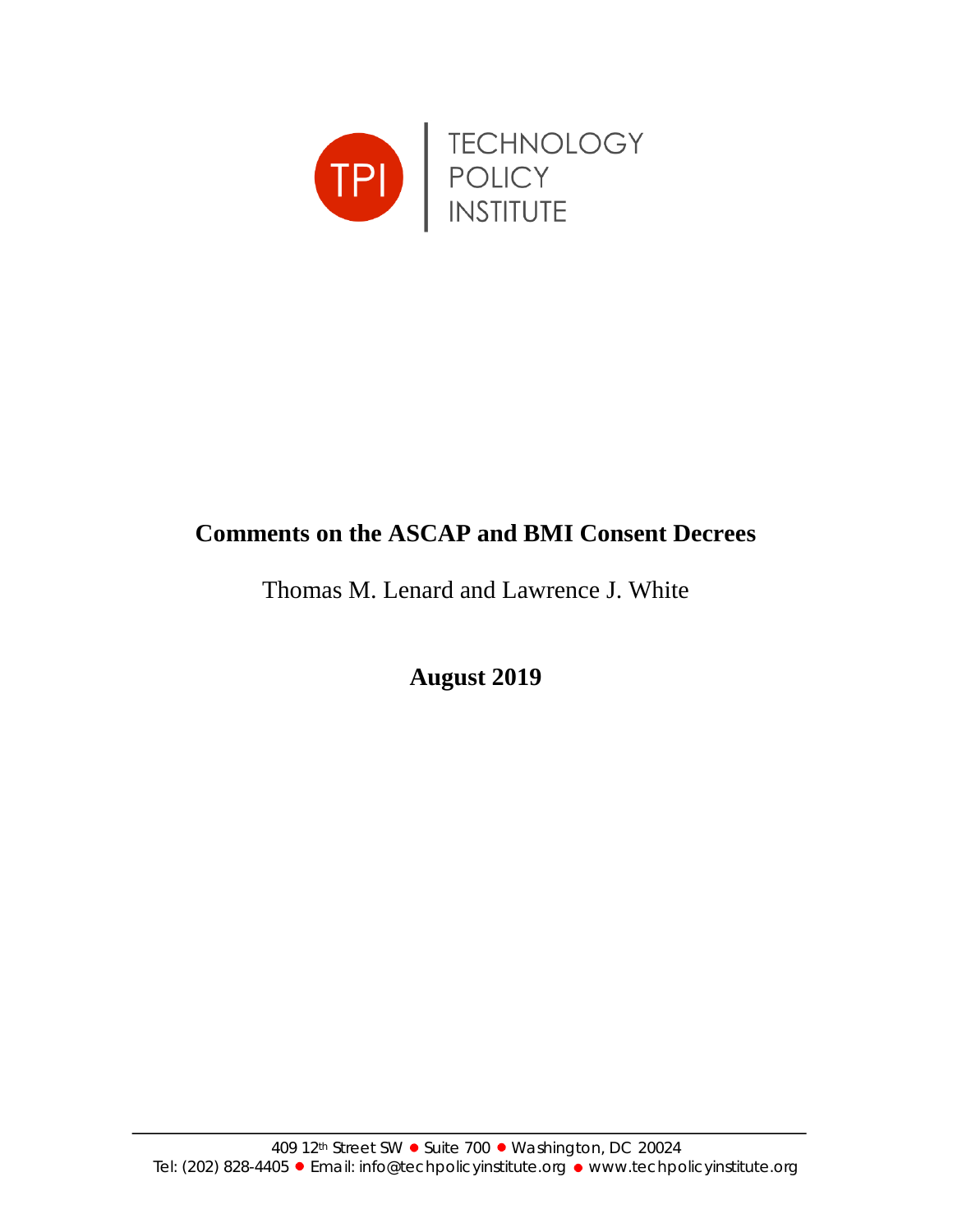# **Comments on the ASCAP and BMI Consent Decrees**

# **Thomas M. Lenard, Senior Fellow and President Emeritus, Technology Policy Institute and Lawrence J. White, Robert Kavesh Professor of Economics, NYU Stern School of Business**

## **Introduction**

- 1. The Antitrust Division of the U.S. Department of Justice has requested comments on whether the ASCAP and BMI consent decrees, originally entered in  $1941<sup>1</sup>$  $1941<sup>1</sup>$  continue to promote competition or should be terminated or modified.<sup>[2](#page-1-1)</sup> We explain in these comments why terminating the consent decrees would be pro-competitive and serve the public interest.
- 2. The ASCAP and BMI decrees are the product of the analog era of music distribution and performance. The music distribution system has changed dramatically since 1941. In the current digital era, where 75 percent of industry revenues come from streaming services and another 11 percent from digital downloads, $3$  any benefits from the consent decrees are likely outweighed by the costs.
- 3. Major provisions of the consent decrees are inimical to competition. The consent decrees make it difficult or impossible for publishers to withdraw all or parts of their catalogues and directly negotiate with individual distributors. This would be a natural way for competition to develop. In addition, there is no reason to believe the price regulatory regime established by the consent decrees and administered by the antitrust rate courts produces rates that bear any resemblance to competitive rates.

<span id="page-1-0"></span> $1$  The consent decrees were entered to settle lawsuits that were brought by the U.S. Department of Justice under Section 1 of the Sherman Act. Antitrust Consent Decree Review – ASCAP and BMI 2019, https://www.justice.gov/atr/antitrust-consent-decree-review-ascap-and-bmi-2019.

<span id="page-1-1"></span><sup>&</sup>lt;sup>2</sup> The consent decrees involve the copyrights of the composers and songwriters in musical compositions. A separate set of copyrights are held by owners of sound recordings (i.e., labels, recording artists, and, as a consequence of the Music Modernization Act of 2018, recording production personnel). Because these comments are directed toward the consent decrees, our focus will be on the former copyrights.

<span id="page-1-2"></span><sup>3</sup> <https://www.statista.com/statistics/186304/revenue-distribution-in-the-us-music-industry/>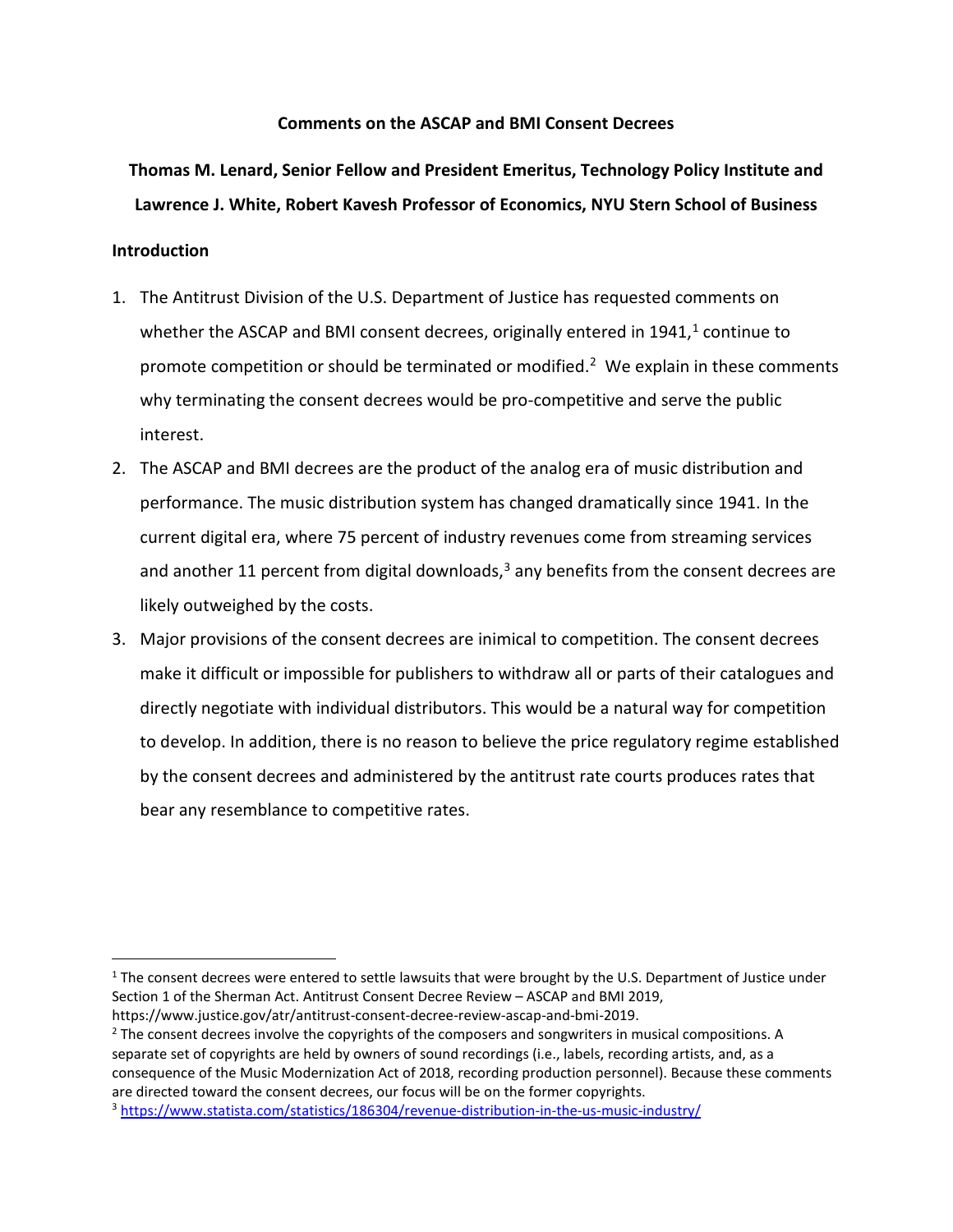#### **Performing Rights Organizations (PROs)**

- 4. Distributors that publicly perform music, regardless of the method of delivery, must obtain licenses for musical composition performance rights, which compensate composers, songwriters, and publishers. Distributors typically obtain blanket licenses for the entire catalogue of works from ASCAP and BMI, the two predominant U.S. performing rights organizations (PROs) that account for most titles, and from SESAC and GMR, two smaller PROs that are not subject to consent decrees.
- 5. Songwriters, composers, and music publishers typically join a PRO and give that PRO the nonexclusive right to license their works collectively. In performing this function, PROs reduce the transactions costs that would otherwise be associated with music licensing, including negotiating with the many thousands of composers and music publishers that own copyrights and the many music distributors/users of those licenses; enforcing the license contracts against infringers; sampling and monitoring public performance; and collecting and distributing royalties. PROs further reduce transactions costs by granting blanket licenses to all of the works in their catalogues.
- 6. Although centralizing the licensing and other performance rights functions reduced transactions costs, it also allowed the PROs to acquire market power because the PROs represent the collective actions of thousands of songwriters, composers, and publishers who would otherwise be competing. This centralization, in turn, led to the Antitrust Division's original antitrust suits and the subsequent consent decrees under which ASCAP and BMI operate. The consent decrees require adjudication of disputes between the PROs and the music distributors/users by the federal district courts in New York, which has turned these "rate courts" into the de facto (as well as de jure) regulator of composer royalties. Ironically, the consent decrees also make it more difficult for songwriters, composers, and publishers to compete against each other.

2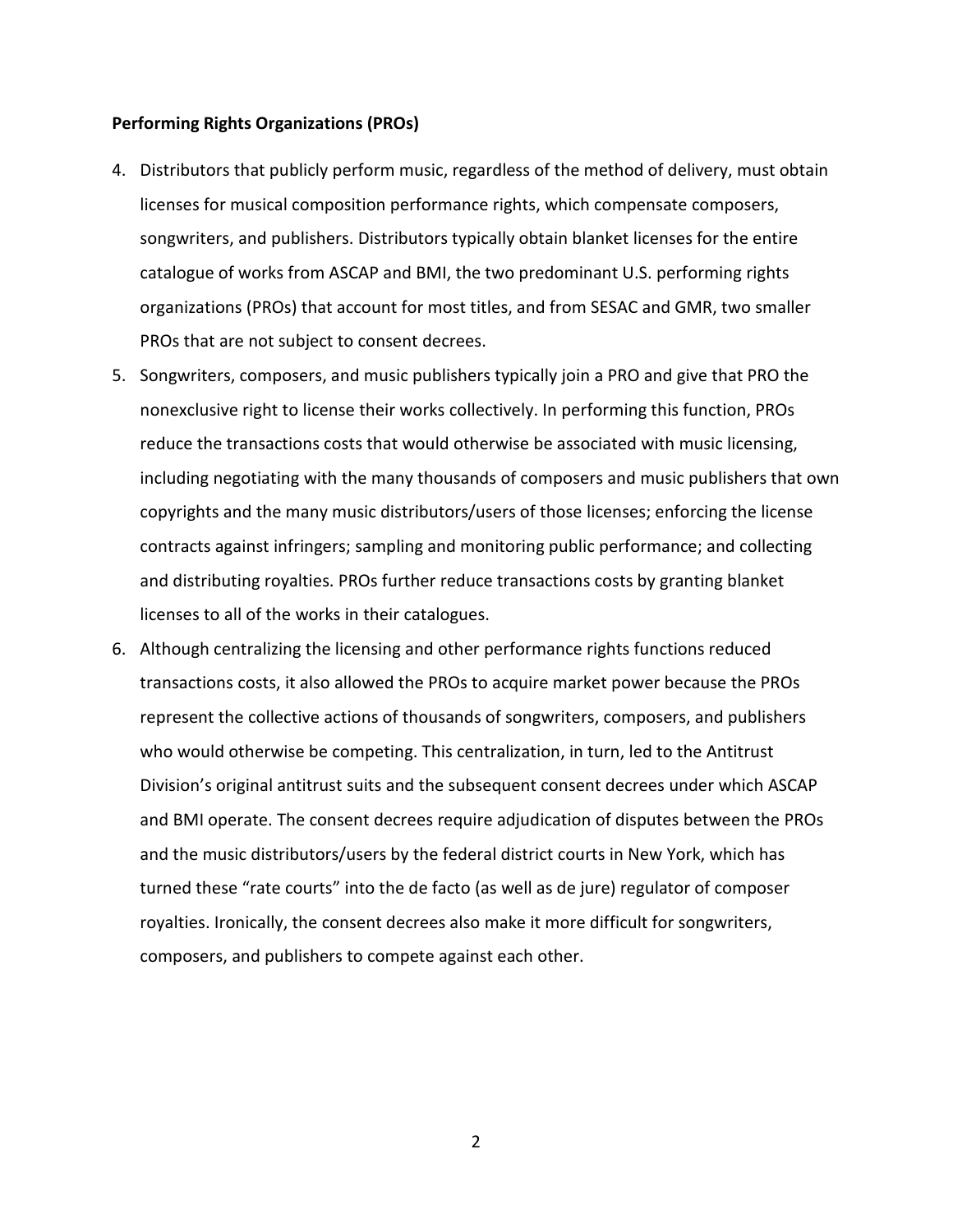#### **Streaming and the 2014 DOJ Review**

- 7. New streaming platforms, such as Pandora and Spotify, have reduced the transactions costs associated with music licensing for two reasons: First, these platforms are national or even global in scope—in contrast to the historically large number of geographically based radio stations and other local users. Second, the technology reduces the cost of monitoring which recordings and compositions are being performed. These changes have diminished the benefits of using a PRO as an intermediary. The reduced benefits from PROs explains why some publishers want to negotiate directly with the licensees, as has increasingly been happening
- 8. With the emergence of the new streaming platforms, publishers wanted to partially withdraw their catalogues from the PROs for the purpose of negotiating directly with these platforms. The removal of catalogues from PROs became a major issue leading up to and during the Pandora rate case that began in 2012, with the ASCAP rate court deciding that the ASCAP consent decree did not allow partial withdrawal of catalogues.<sup>[4](#page-3-0)</sup>
- 9. In the aftermath of the Pandora rate court cases, ASCAP and BMI in 2014 requested that the Antitrust Division open a review of the consent decrees with the aim of modifying the decrees to permit partial withdrawal and to make other modifications. The Division subsequently did open a review.<sup>[5](#page-3-1)</sup> That review could have been an opportunity to encourage a more competitive market, with more direct bargaining between rights holders and distributors. However, the Division concluded, in August 2016, that it would not modify the decrees so as to allow partial withdrawals or make any other changes. [6](#page-3-2) The Antitrust Division's position seemed intended to reinforce the current system of collective licensing of performance rights. This position is not consistent with the emergence of a more

<span id="page-3-2"></span><span id="page-3-1"></span><span id="page-3-0"></span><sup>4</sup> In Re Petition of Pandora Media, Inc.: Related to *United States of America v. American Society of Composers, Authors, and Publishers*, 12 Civ. 8035 (DLC) 41 Civ. 1395 (DLC), 2013 WL 5211927 (S.D.N.Y. Sept. 17, 2013), aff'd, Pandora Media, Inc. v. Am. Soc'y of Composers, Authors & Publishers, 785 F.3d (2d Cir. 2015). *See Also* Broad. Music, Inc. v. Pandora Media, Inc., 13 Civ. 4037 (LLS), 64 Civ. 3787 (LLS) 2013 WL 6697788 (S.D.N.Y. Dec. 19, 2013). <sup>5</sup> Antitrust Consent Decree Review – ASCAP and BMI 2014[, https://www.justice.gov/atr/ascap-bmi-decree-review.](https://www.justice.gov/atr/ascap-bmi-decree-review) <sup>6</sup> Statement of Department of Justice on the Closing of the Antitrust Division's Review of the ASCAP and BMI Consent Decrees, August 4, 2016[, https://www.justice.gov/atr/file/882101/download.](https://www.justice.gov/atr/file/882101/download)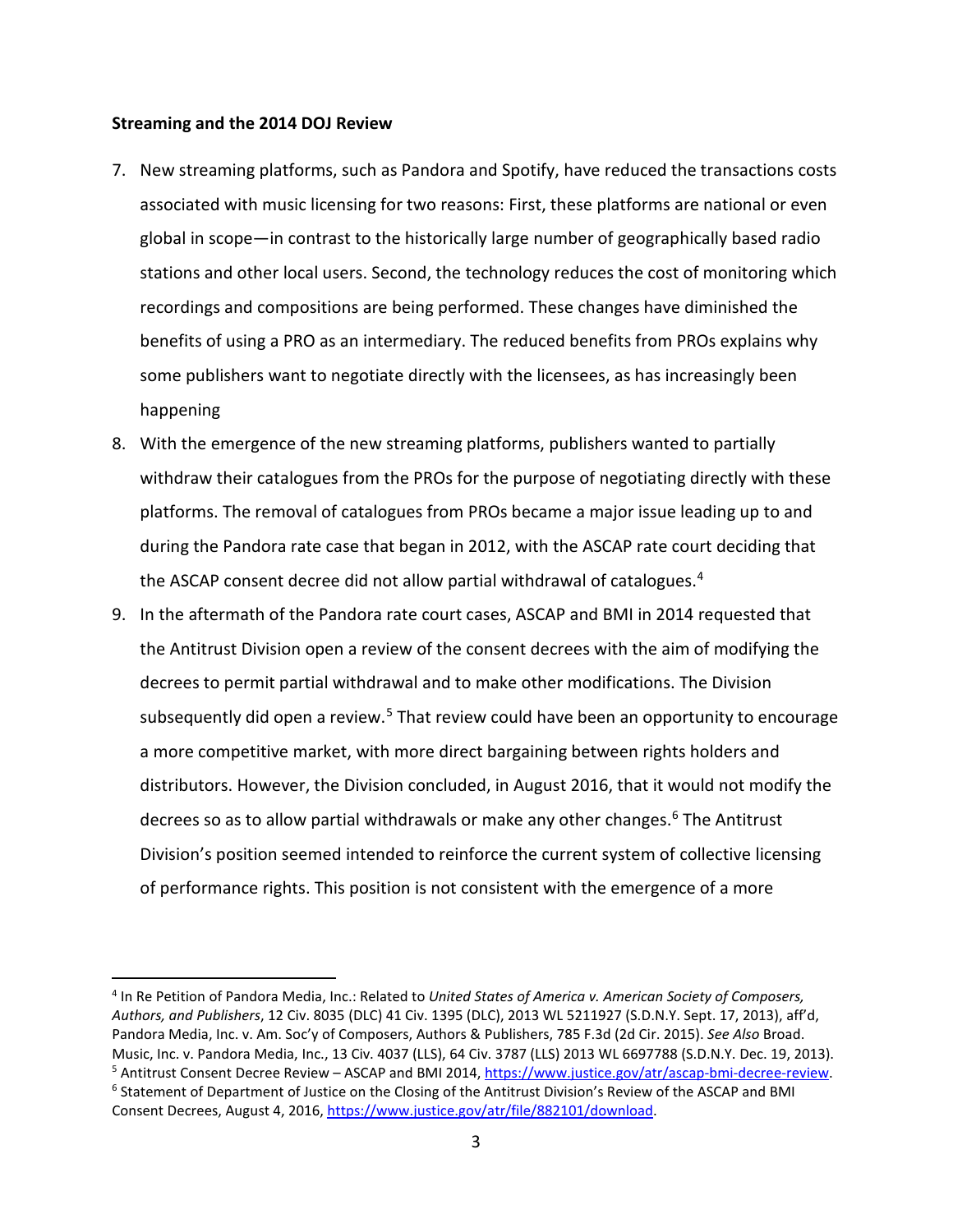competitive market, which entails direct bargaining between the rights holders and distributors.

## **Rate Regulation**

- 10. The current system of collective licensing of rights and the granting of blanket licenses by the major PROs reduces transaction costs. However, this collective licensing regime also provides the primary rational for price regulation (by the rate courts). The option of going to a rate court is a disincentive to direct bargaining between composers/publishers and distributors and distorts any bargaining that does occur.
- 11. Determining market-based royalty rates by a rate court presents difficult challenges. Basing royalty rates on costs (as is usually done in traditional public utility rate regulation) is likely not possible, as musical works are classic examples of information goods that are characterized by large first-copy sunk costs and very low—even zero—costs of reproduction. Optimal prices would instead likely be based on demand characteristics. Indeed, the antitrust rate courts do not appear to attempt to base royalty rates on costs. Instead, they determine rates based on contemporaneous and historic rates, which in turn are influenced by the regulated rates and the prospect of a court proceeding if negotiations fail; this is clearly a circular process. It is thus unlikely that the regulatory processes of the antitrust rate courts have yielded the efficient results that a competitive marketplace would be expected to achieve.
- 12. The market for music licenses is different from other rate-regulated industries, such as water, electricity, and natural gas distribution, which have certain characteristics of natural monopolies. In general, economic studies have shown that rate regulation of an otherwise competitive industry rarely, if ever, improves economic welfare, and that it should be reserved for situations where a competitive market is not possible.<sup>[7](#page-4-0)</sup>

<span id="page-4-0"></span> $^7$  See, e.g., Paul L. Joskow and Nancy L. Rose, The Effects of Economic Regulation, in Handbook of Industrial Organization, Vol. 2, pp. 1449-1506 (Richard Schmalansee and Robert D. Willig, eds., 1989).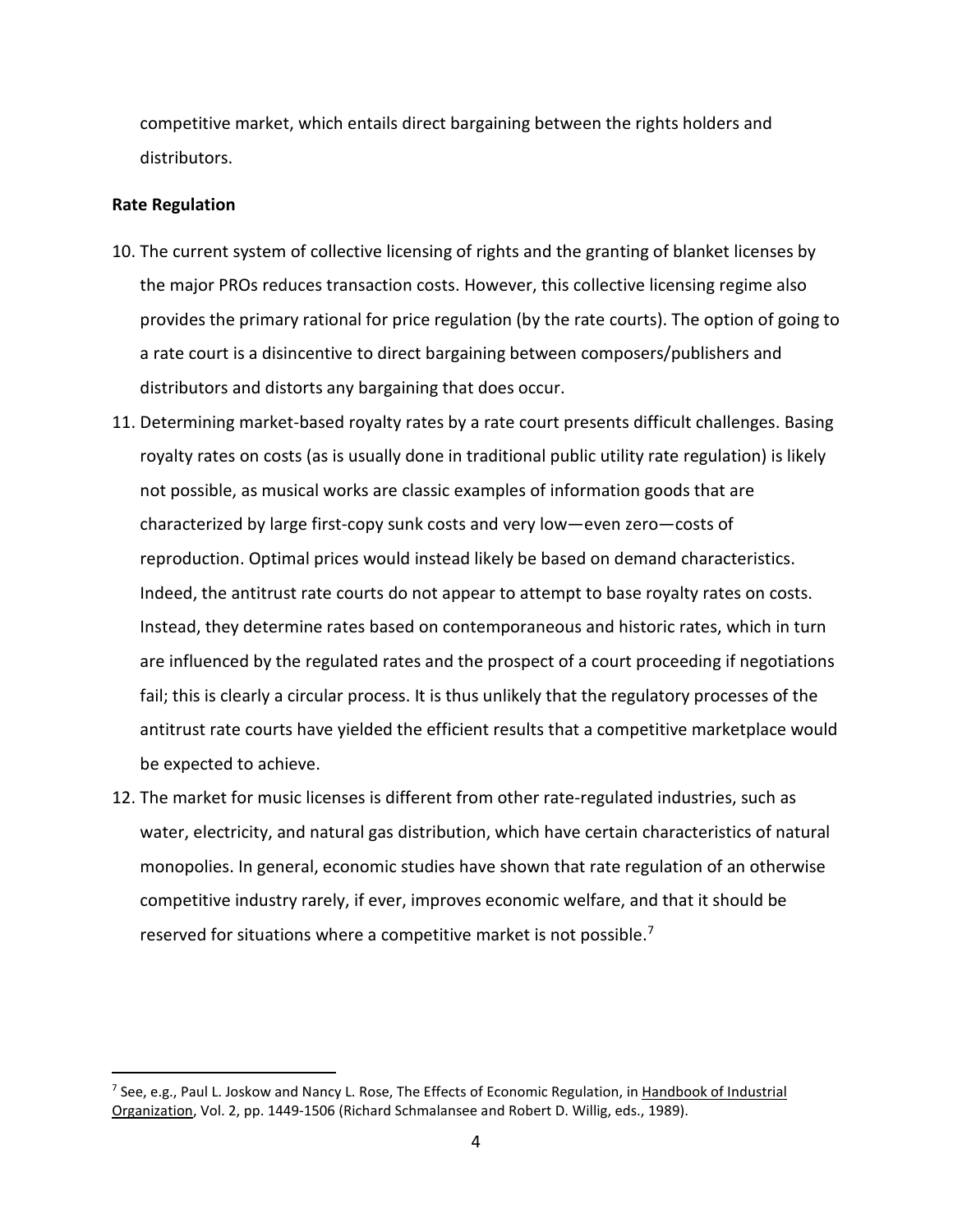#### **Toward More Competition**

- 13. Thus, the challenge is to move away from collective licensing and price regulation and toward direct bargaining between composers/publishers and music distribution services while retaining, to the extent possible, the transaction cost reduction and administrative services that the PROs provide.
- 14. Developments across the industry of music licensing indicate that the goal of a more competitive market is attainable. Pandora has negotiated contracts for composition public performance rights with the major publishers. Spotify is pursuing licensing content directly from creators. [8](#page-5-0) The smaller PROs—SESAC and GMR—are not subject to the antitrust consent decree and therefore are unregulated.
- 15. New companies that act as agents for rights holders are springing up. For example, Merlin represents thousands of independent record labels, and numerous aggregators represent individual artists in negotiations with streaming services. Kobalt has developed a digital rights management platform that helps artists and publishers collect royalties from streaming services. Kobalt collects royalties directly for 8,000 artists, including Paul McCartney (who is also a member of ASCAP), and 500 publishers, including Disney. In the digital era, the monitoring and other PRO-like functions that are important to rights holders are easier to accomplish and require less scale than were needed in the pre-digital world.
- 16. The 2014 ASCAP and BMI consent decree review raised the issue of whether the PROs were engaged in "full-work" or "fractional" licensing, which is important because most musical works have more than one copyright holder.<sup>9</sup> Under full-work (or 100-percent) licensing, any fractional owner can grant a nonexclusive license to a music user/distributor without the permission of the other owners, so long as the fractional owner notifies and pays the other owners their pro rata share of the proceeds. By contrast, under fractional licensing, to avoid infringement each licensee would be required to obtain a license from each fractional owner. In economic terms, the benefit of a full-work license is that it minimizes transactions

<span id="page-5-0"></span><sup>8</sup> [https://www.billboard.com/articles/business/8467283/spotify-daniel-ek-direct-licensing-artists-not-label](https://www.billboard.com/articles/business/8467283/spotify-daniel-ek-direct-licensing-artists-not-label-earnings-call)[earnings-call](https://www.billboard.com/articles/business/8467283/spotify-daniel-ek-direct-licensing-artists-not-label-earnings-call)

<span id="page-5-1"></span> $\overline{9}$  2016 Statement, at 3.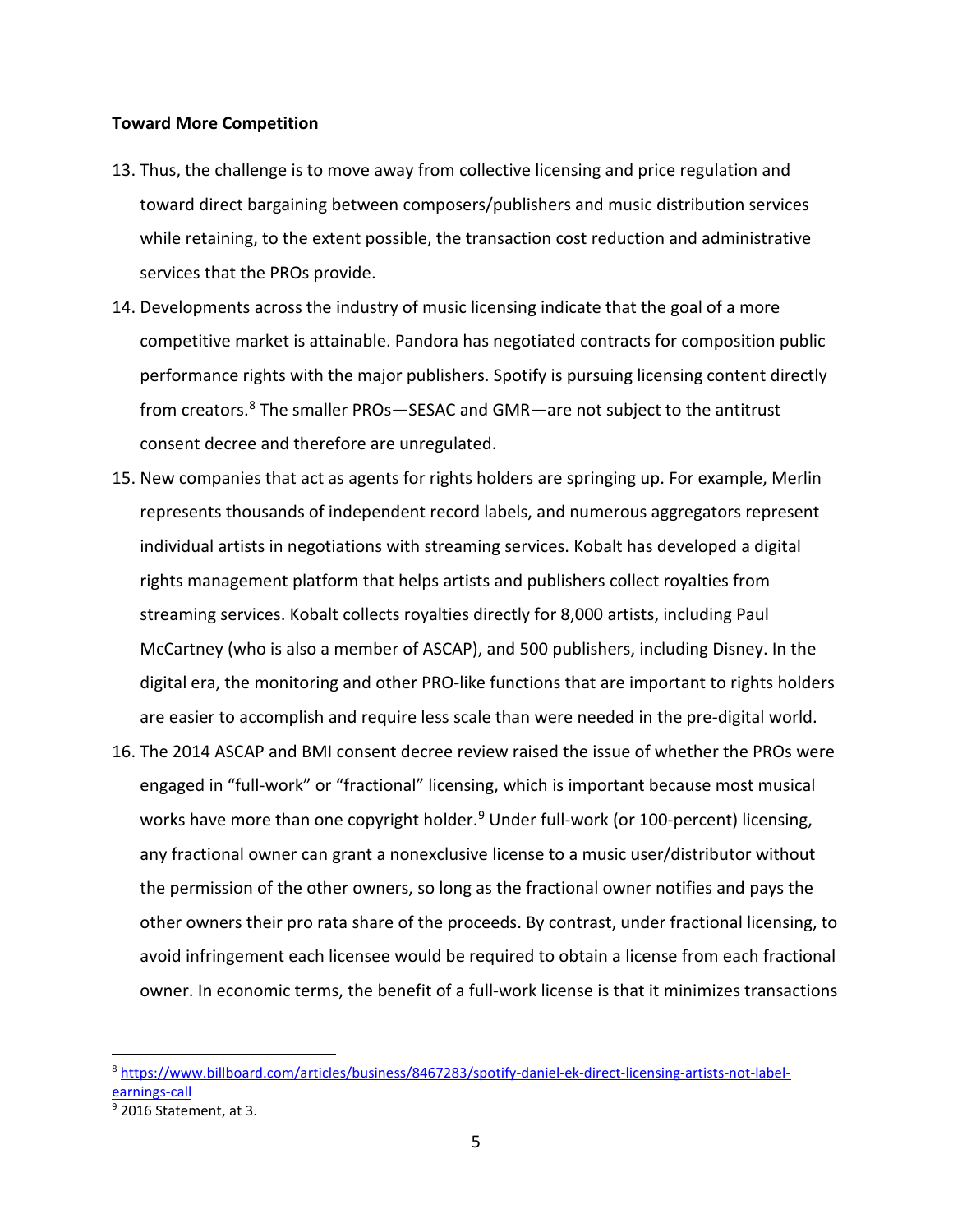costs. There is no need for licensees to negotiate with every fractional owner, some of whom may be difficult to find. An inability to negotiate a license with even a small fractional owner would make the work unusable.

17. Whether ASCAP and BMI currently offer full-work or fractional licenses is the subject of dispute.<sup>[10](#page-6-0)</sup> By itself, this confusion in the definition of the property right is an impediment to the development of more competition. As between the two types of licenses, full-work licenses are more conducive to the transition to competition, because they minimize transaction costs. The pro-competitive policy is to encourage partial withdrawal from PROs (which would happen in the absence of the consent decrees) combined with full-work licenses.

# **The Importance of Accurate Ownership Data**

- 18. Improving the functioning of the marketplace in music properties requires accurate identification of those properties and the associated property rights. The need for a comprehensive database of music ownership information is generally recognized, and a number of important efforts are underway.<sup>[11](#page-6-1)</sup> However, the incentive to develop such databases is weakened substantially by the current PRO-based system in which licensees typically purchase blanket licenses from ASCAP and BMI as well as from the smaller PROs. In this world, the music services collectively have licenses for virtually everything, and the risk of infringement is therefore small. This reduces the benefits of accurate ownership information and the incentive to devote the resources to developing that information.
- 19. The incentives for a copyright owner to include its ownership information in a centralized database are mixed. There may be strategic reasons—to strengthen a copyright owner's bargaining power vis-à-vis a music distributor—for a copyright owner to withhold its

<span id="page-6-0"></span><sup>&</sup>lt;sup>10</sup> Under common law, the default is that owners are joint tenants in common, which is equivalent to a full-work license. Frequently, however, the owners contract around this default to create fractional licenses. When a music user/distributor obtains blanket licenses from all of the PROs, this is usually a de facto solution to the fractional license issue, since all of the fractional owners are likely to have joined one of the PROs.

<span id="page-6-1"></span><sup>&</sup>lt;sup>11</sup> Included in these efforts is an ASCAP-BMI database [\(https://www.ascap.com/press/2017/07-26-ascap-bmi](https://www.ascap.com/press/2017/07-26-ascap-bmi-database)[database\)](https://www.ascap.com/press/2017/07-26-ascap-bmi-database). In addition, The Music Modernization Act of 2018 (Pub.L. 115–264) mandates the creation of a collective entity that would create a music ownership database of mechanical rights for the purpose of distributing royalties. However, this entity has not yet come into existence, so it is too early to tell how its efforts will fit into the larger need for a comprehensive database.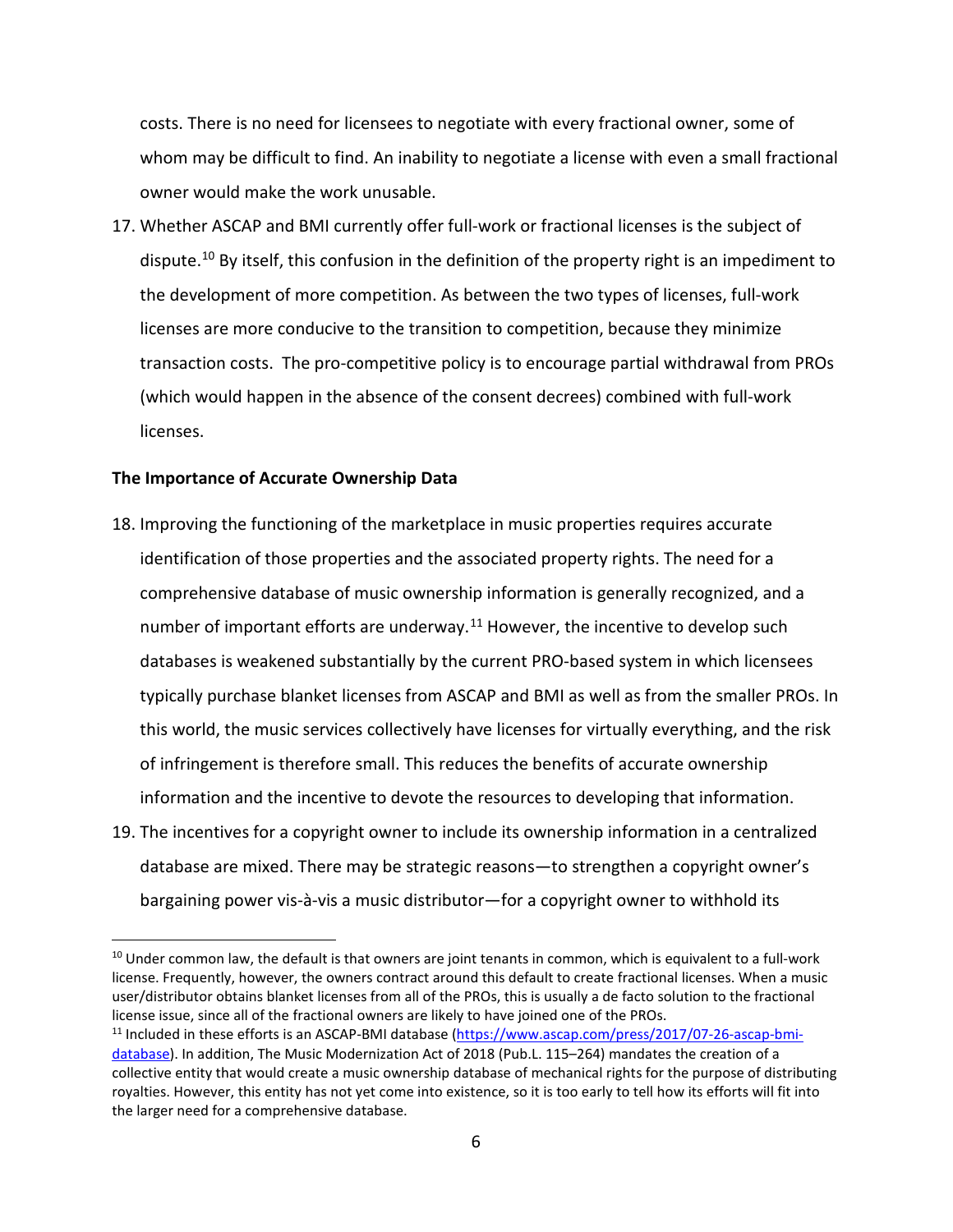information. So as to strengthen the incentives for copyright holders to contribute their information to the database, copyright law could be modified to create a "safe harbor" with respect to potential infringement by music distributors:<sup>[12](#page-7-0)</sup> If a music distributor could show that it made a good-faith effort to determine the ownership of a piece of music by searching the centralized database and was unable to find the requisite ownership information, then the distributor should not be subsequently liable for infringement by the copyright owner.<sup>[13](#page-7-1)</sup> Again, this provision is important, so as to encourage the development of a comprehensive centralized database that in turn is important for developing a competitive marketplace for music.

- 20. With the availability of a centralized comprehensive database, the market would likely develop various license bundles, of varying sizes and characteristics and offered by separate suppliers or aggregators (including music publishers), so as to meet the varying needs of music distributors. If this occurs, the utility of blanket licenses would be diminished, although they might still be available. In turn, the perceived need for collective licensing and the concomitant necessity for rate courts could diminish.<sup>[14](#page-7-2)</sup>
- 21. Smaller venues, such as bars and restaurants, might still want some form of a blanket license provided by a PRO or other digital rights management companies. However, this class of distributors likely does not need access to the entire catalogue of recorded music.

#### **Concluding Comments**

 $\overline{a}$ 

22. The logic of these arguments points in the direction of eliminating the consent decrees, so as to encourage more direct bargaining and negotiations—and thus competition—among the parties. There is some risk that, in the absence of an already developed centralized comprehensive database, the competitive forces that were described above may not develop. At the same time, however, the continued reliance on collective licensing and

<span id="page-7-0"></span> $12$  This idea is put forward in Thomas M. Lenard & Lawrence J. White, "Moving Music Licensing into the Digital Era: More Competition and Less Regulation," UCLA Entertainment Law Review, Vol. 23(1), 2016, pp. 133-156.

<span id="page-7-1"></span><sup>&</sup>lt;sup>13</sup> The listing of the ownership information in the centralized database, however, should not imply that the owner is willing to grant a license.

<span id="page-7-2"></span><sup>&</sup>lt;sup>14</sup> We recognize that the Music Modernization Act of 2018 goes in the opposite direction, by creating a compulsory mechanical license for digital music distributors. We consider this an unfortunate direction for public policy; see Thomas M. Lenard & Lawrence J. White, "The Same Old Song," Regulation, Vol. 41, No. 2 Summer 2018, pp. 30-35.